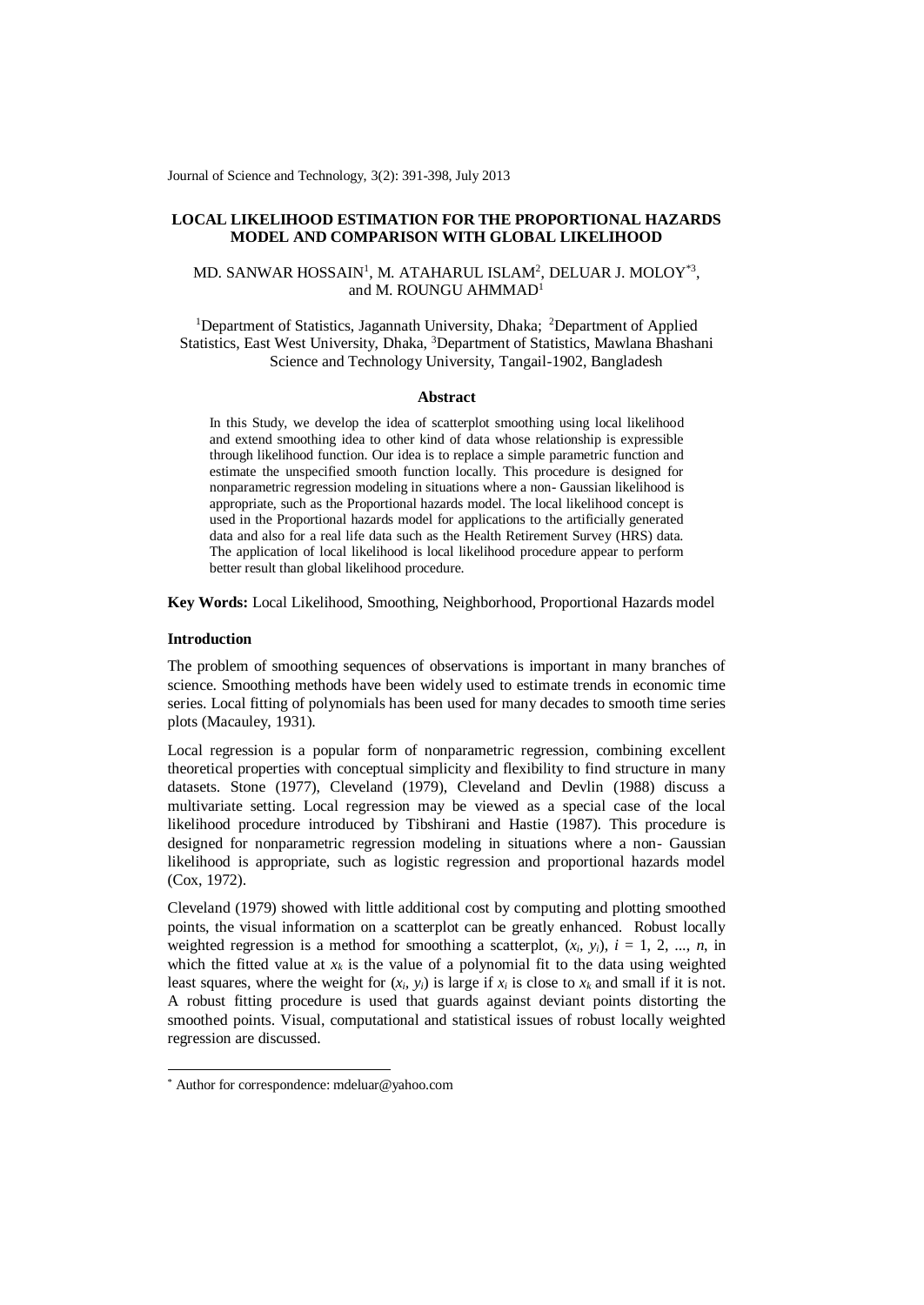Tibshirani and Hastie (1987) discussed a scatterplot is applying to data of the form  $\{x_1,$  $y_1$ ,  $(x_2, y_2), ..., (x_n, y_n)$  and used local fitting to estimate the dependence of Y on X. A simple example is the running lines smoother, which fits a least square line to the y values falling in a window around each x value. The value of the estimated function at x is given by the value of the least squares line at x. A smoother generalizes the least squares line, which assumes that the dependence of Y on X is linear.

In this paper, we extend smoothing ideas to other kinds of data. In particular, we consider (X, Y) data whose relationship is expressible through a likelihood function and replace a simple parametric function like  $\beta_0 + \beta_1$  appearing in the likelihood with an unspecified smooth function  $s(x)$  and to estimate  $s(x)$  locally. Take for example the situation in which  $\Box$  is 0-1 response and x is a covariate. The usual linear logistic model assumes that, where  $(p(x) = Pr(Y = 1 | X = x)$ . Also appearing is a smooth estimate, based on the more general model  $\log(p(x)/(1-p(x))) = s(x)$ , with  $s(x)$  an arbitrary smooth function. As was the case in the scatterplot example, the smooth does a better job of capturing the relationship between Y and X than the line does. The smooth is produced by technique call local likelihood estimation. The basic idea is a simple extension of the local fitting technique used in a scatterplot smoothing.

Hastie and Tibshirani (1987) introduced the Local Scoring procedures which replace the linear form  $\sum X_j \beta_j$  by a sum of smooth functions  $\sum s_j(X_j)$ . The *s*<sub>*j*</sub>(.) are unspecified functions that are estimated using scatterplot smoothers. The technique is applicable in any likelihood-based regression model; the class of Generalized Linear Models contains many of these. In this class, the Local Scoring procedure replaces the linear predictor  $\eta = \sum X_j \beta_j$  by the additive predictor  $\sum s_j(X_j)$ ; hence, the name Generalized Additive Models. Local Scoring can also be applied to non-standard models like Cox's proportional hazards model for survival data.

Cleveland and Devlin (1988) described locally weighted regression, or loess, is a way of estimating a regression surface through a multivariate smoothing procedure, fitting a function of the independent variables locally and in a moving fashion analogous to how a moving average is computed for a time series. With local fitting they can estimate a much wider class of regression surfaces than with the usual classes of parametric functions, such as polynomials. The goal of this paper is to show, through applications, how loess can be used for three purposes: data exploration, diagnostic checking of parametric models, and providing a nonparametric regression surface. Along the way, the following methodology is introduced: (a) a multivariate smoothing procedure that is an extension of univariate locally weighted regression; (b) statistical procedures that are analogous to those used in the least-squares fitting of parametric functions; (c) several graphical methods that are useful tools for understanding loess estimates and checking the assumptions on which the estimation procedure is based; and (d) the M plot, an adaptation of Mallow's  $C_p$  procedure, which provides a graphical portrayal of the tradeoff between variance and bias, and which can be used to chose the amount of smoothing.

#### **A Review of Scatterplot Smoothing**

Given independent data pairs  $\{x_1, y_1\}$ ,  $(x_2, y_2)$ , ...,  $(x_n, y_n)$ , assumed to be realization of a response variable *Y* and a predictor *X*, a scatterplot smoother produces a decomposition of the form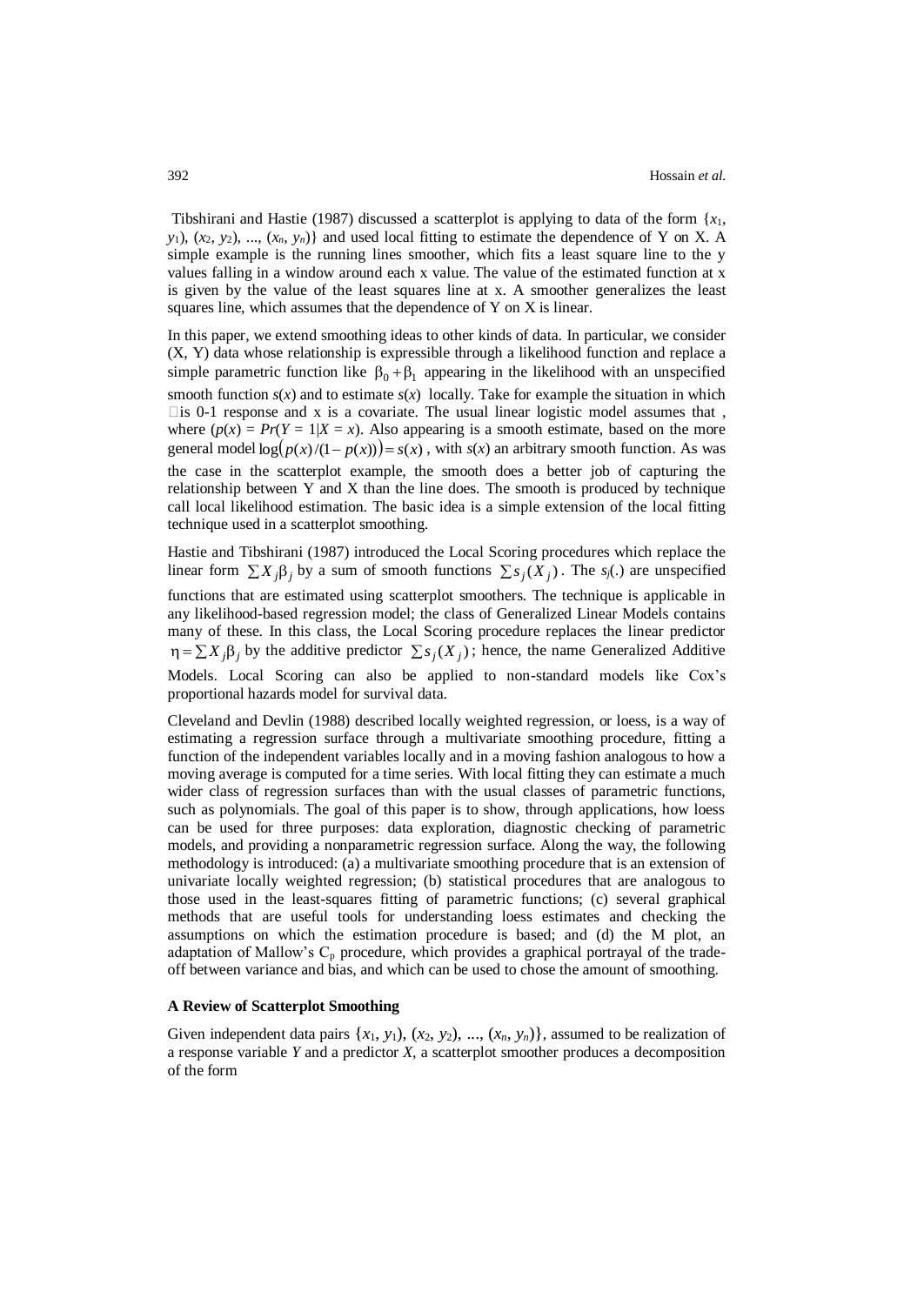Local Likelihood Estimation for the Proportional Hazards Model 393

$$
y_i = s(x_i) + \epsilon_i \tag{1}
$$

Where  $s(.)$  a "smooth" is a function and  $\epsilon_i$  is a residual error. We will not define exactly what "smooth" means here; vaguely speaking, we are thinking of  $s(.)$  as a function less smooth than a straight line but smoother than an interpolating polynomial.

There are many ways to estimate *s*(.). Tibshirani and Hastie (1987) used the method of "local averaging". It is motivated as follows. If we knew the joint distribution of *Y* and *X*, a reasonable way to find  $s(.)$  would be to minimize  $E(Y - s(X))^2$ , where the expectation is taken over the joint distribution. Conditioning on  $X = x$ , this has solution  $\hat{s}(x) = E(Y|X = x)$  for each *x*. In practice, we don't know the joint distribution but have only a sample from it. The idea, then, is to estimate  $E(Y|X=x)$  from the data. This leads to the class of local average estimate for *s*(.):

$$
\hat{s}(x_i) = A v e_{j \in N_i y_j} \tag{2}
$$

Where "*Ave*" represents some averaging operator like mean or median and *Ni* is a "neighborhood" of  $x_i$  (a set of indices of points whose x values are "close" to  $x_i$ ). The same types of neighborhoods considered by Tibshirani and Hastie (1987) are symmetric nearest neighborhoods. Associated with a neighborhood is the span or window size *w*; this is the proportion of the total points that each neighborhood contains. Let [*x*] represent the integer part of *x* and assume that [*wn*] is odd. Then a span *w* symmetric nearest neighborhood contains [*wn*] points; the *ith* point plus ([*wn*] – 1)/2 points on either side of the *ith* point. Assuming that the data points are sorted by increasing *x* value, a formal definition is

$$
N_i = \left\{ \max \left( i - \frac{[wn] - 1}{2}, 1 \right), \dots, i - 1, i, i + 1, \dots, \min \left( t + \frac{[wn] - 1}{2}, n \right) \right\} \tag{3}
$$

Note that the neighborhoods are truncated near the end points if  $(\lceil w \rceil - 1)/2$  points are not available. The span controls the smoothness of the resulting estimate: larger spans will produce smoother (less variable) estimates but with possibly more bias. A span of <sup>1</sup>/<sub>n</sub>corresponds to 1 point per neighborhood. The span is either fixed a priori or chosen adaptively from the data.

If *Ave* stands for arithmetic mean, then  $\hat{s}$ . is the running mean, the simplest possible scatterplot smoother. The running mean is not a satisfactory smoother because it creates large biases at the endpoints and doesn't reproduce straight lines (i.e. if the data lie exactly along a straight line, the smooth of the data will not be a straight line). A slight refinement of the running average, the running lines smoother alleviates these problems. The running lines estimate is defined by

$$
\hat{s}(x_i) = \hat{\beta}_{0i} + \hat{\beta}_{1i} x_i \tag{4}
$$

Where  $\hat{\beta}_{0i}$  and  $\hat{\beta}_{1i}$  are the least squares estimates for the data points in *N<sub>i</sub>*:

ˆ

$$
\hat{\beta}_{1i} = \frac{\sum_{j \in N_i} (x_j - x_i) y_j}{\sum_{j \in N_i} (x_j - x_i)^2}
$$
\n
$$
\hat{\beta}_{0i} = y_i - \hat{\beta}_{1i} x \overline{x}_i
$$
\n(5)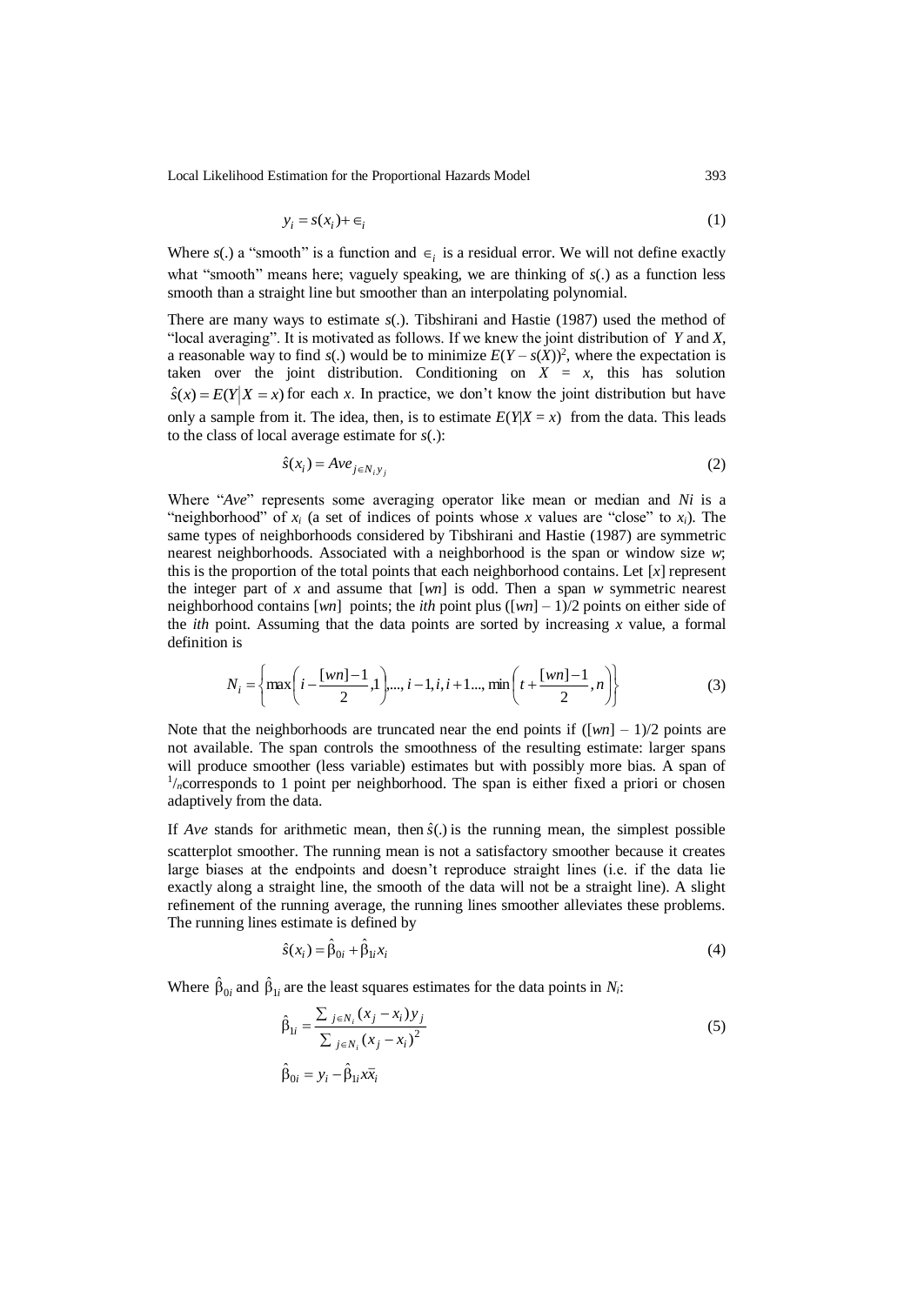394 Hossain *et al.*

And 
$$
\overline{x}_i = \frac{1}{n} \sum_{j \in N_i} x_j
$$
,  $\overline{y}_i = \frac{1}{n} \sum_{j \in N_i} Y_j$ 

The running lines smooth is the most obvious generalization of the least squares line. When every neighborhood contains 100% of the data points, the smooth agrees exactly with the least squares line. For smaller spans, it produces less smooth estimates. Although very simple is its nature, the running lines smoother produces reasonable results and has the advantage that the estimates can be updated. That is, to find  $\hat{s}(x_{i+1})$  from  $\hat{s}(x_i)$ , only an  $0(1)$  operation is needed. This makes the entire smoothing algorithm  $0(n)$ .



**Fig. 1.** Least Squares Line and Scatterplot Smooth using smoothing parameter  $w = 0.15$ 

In Figure 1 the least squares line has been replaced by a "scatter plot smooth." This smooth was computed by a type of local averaging-around each *X* value a window of 3 points was formed and a least squares line was fit to the points in the window. The value of the smooth at *X* is given by the value of the "local line" at *X*. as we can see, the smooth captures the trend of the data better than the least squares line.

#### **The Local Likelihood Generalization**

Score Vector

$$
U_i(\beta_i) = \left[\frac{\partial \log L_i(\beta_i)}{\partial \beta_i}\right]_{p \times 1} \tag{6}
$$

Be the score vector for  $x \in N_i$ .

The *hth* element of the score vector will be

$$
U_i(\beta_i) = \left[\frac{\partial \log L_i(\beta_i)}{\partial \beta_i}\right] = \sum_{l \in D \cap N_i} \left[ xlh - \frac{\sum_{j \in r_i \cap N_i} x_{jh} \exp(x_j \beta_i)}{\sum_{j \in r_i \cap N_i} \exp(x_j \beta_i)} \right]
$$
(7)  

$$
= \sum_{l \in D \cap N_i} \left[ xlh - Ajh \right] h = 1, 2, ..., p
$$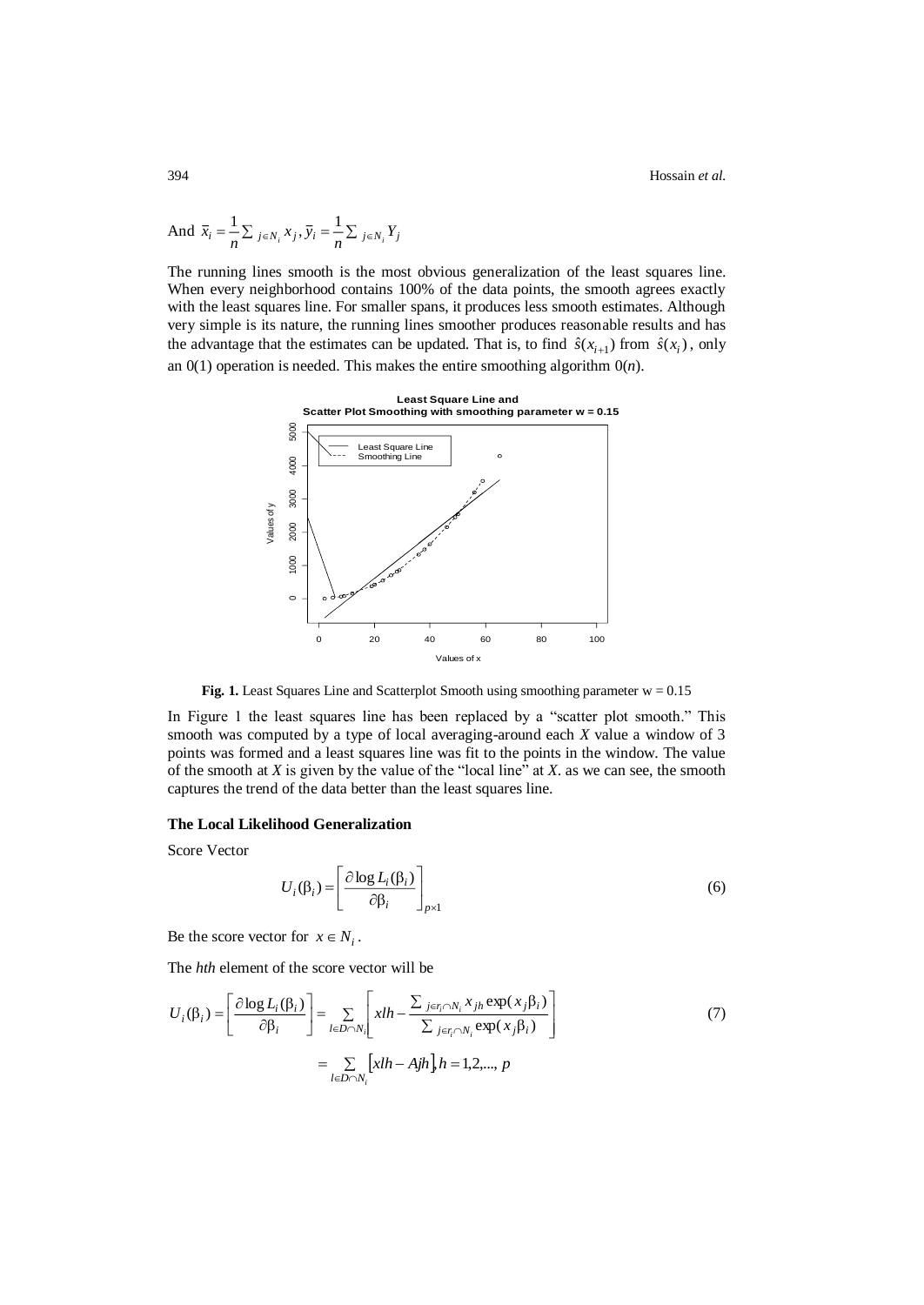Local Likelihood Estimation for the Proportional Hazards Model 395

where, 
$$
A_{jh} = \frac{\sum_{j \in R_i \cap N_i} x_{jh} \exp(x_j \beta_i)}{\sum_{j \in R_i \cap N_i} \exp(x_j \beta_i)}
$$

Information matrix

Let

$$
I_i(\beta_i) = \left[ -\frac{\partial^2 \log L_i(\beta_i)}{\partial \beta_{ih} \partial \beta_{ik}} \right]_{p \times p}
$$
 (8)

Be the sample information matrix for  $x \in N_i$ . The  $(h, k)$ th element of  $I_i(\beta_i)$  is given by

$$
I_{ihk}(\beta_i) = -\frac{\partial^2 \log L_i(\beta_i)}{\partial \beta_{ih} \partial \beta_{ik}}
$$
  
= 
$$
\frac{\sum_{j \in R_i \cap N_i x_j hx_{jk}} \exp(x_j \beta_i)}{\sum_{j \in R_i \cap N_i} \exp(x_j \beta_i)} - A_{jh} \times A_{jk}
$$
  
(*h*, *k* = 1, 2, ..., *p*)

Then  $\hat{\beta}$  is obtained by the iterative use of this following equation:

$$
\beta_i^{(1)} = \beta_i^{(0)} + [I(\beta_i^{(0)})] - I(\beta_i^{(0)})
$$
\n(10)

The process is repeated until successive  $\beta_i$  estimates agree to a specified extent and  $U_i(\beta_i) = 0$  at convergence.

 $\hat{\beta}_i$  obtained in this way is called maximum partial likelihood estimate of  $\beta_i$ .

## **Data and Application**

Here we will discuss the application of Proportional hazards model for artificially generated data and Health and Retirement Survey (HRS) data for local likelihood and Global Likelihood. Normally we use the global likelihood to maximize the parameter but Tibshirani and Hastie (1987) gave the concept of Local Likelihood Estimation.

# **Application of Health and Retirement Survey (HRS) data of Cox proportional Hazard for Local and Global Likelihood**

Cox (1972) and others have shown that this partial log-likelihood can be treated as ordinary log likelihood to derive valid (partial) MLEs of  $\beta$ . Therefore, we can estimate hazard ratios and confidence intervals using maximum likelihood techniques discussed previously. The only difference is that these estimates are based on the partial as opposed to the full likelihood. The partial likelihood is valid when there are no ties in the data set. That is, no two subjects have the same event time. If there are ties in the data set, the true partial log-likelihood function involves permutations and can be time-consuming to compute. In this case, either the Breslow (1974) or Efron (1977) approximations to the partial log-likelihood can be used.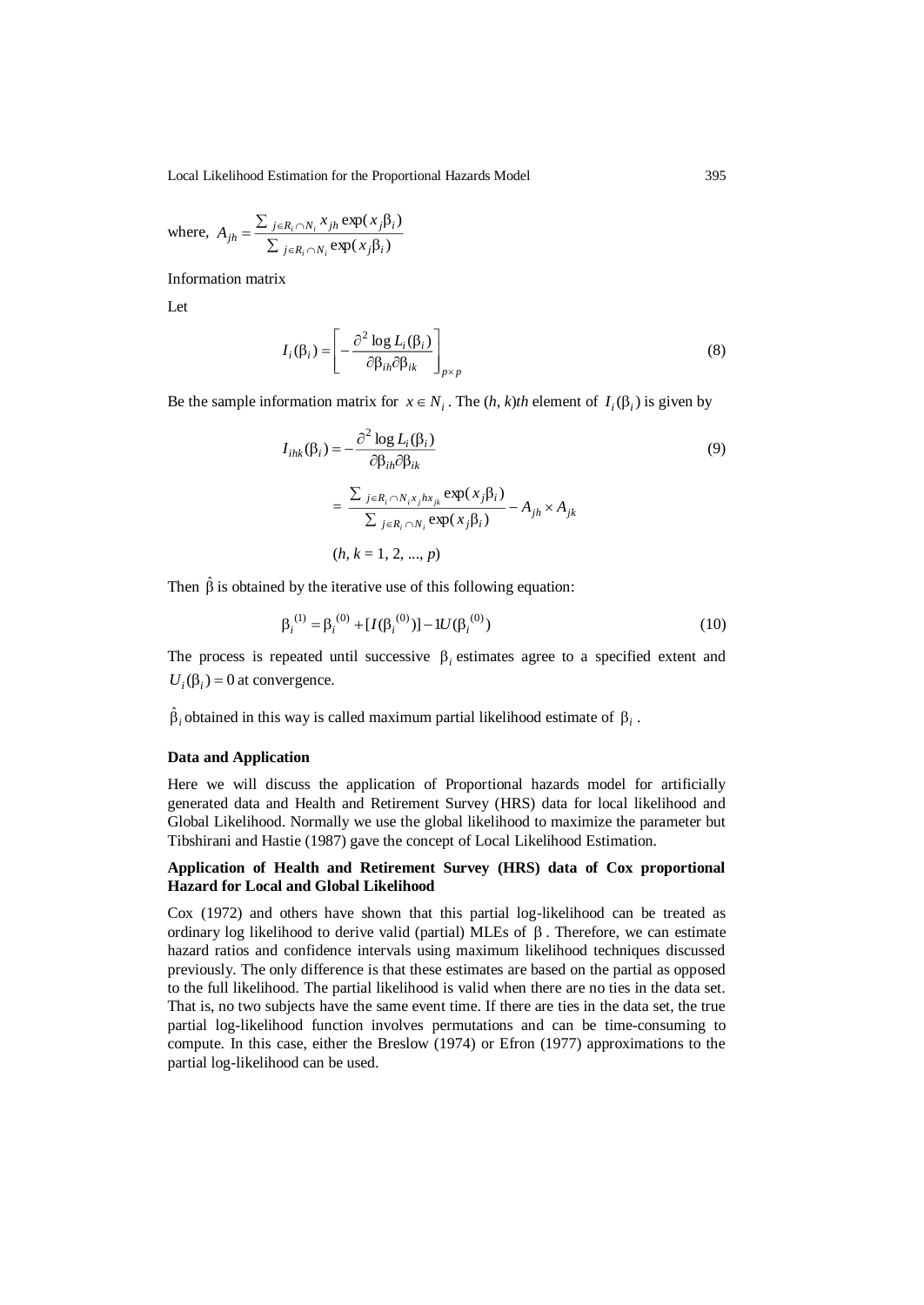| Model No. | Gender       | exp(coeff(gender)) | $exp(-\text{coef}(\text{gender}))$ | se(gender) |
|-----------|--------------|--------------------|------------------------------------|------------|
| Model 1   | $-1.5097567$ | 0.2209637          | 4.525629                           | 1.1429716  |
| Model 2   | $-1.1331910$ | 0.3220041          | 3.105550                           | 0.9318154  |
| Model 3   | $-0.8006066$ | 0.4490565          | 2.226891                           | 0.8722951  |
| Model 4   | $-0.8903731$ | 0.4105026          | 2.436038                           | 0.8375012  |
| Model 5   | $-0.8959169$ | 0.4082331          | 2.449581                           | 0.8902035  |
| Model 6   | $-1.0088707$ | 0.3646305          | 2.742502                           | 0.8756544  |
|           |              |                    |                                    |            |
| Model No. | bmi          | exp(coeff(bmi))    | $exp(-\text{coef}(bmi))$           | se(bmi)    |
| Model 1   | 0.04950753   | 1.050754           | 0.9516980                          | 0.11520144 |
| Model 2   | 0.13730188   | 1.147174           | 0.8717070                          | 0.13860167 |
| Model 3   | 0.01858298   | 1.018757           | 0.9815886                          | 0.11846284 |
|           | . <i>.</i> . |                    |                                    |            |

**Table 1. Estimate of Local Likelihood when n = 20 and smoothing parameter w = 0.75**

| Model 3 | 0.01858298 | 1.018757 | 0.9815886 | 0.11846284 |
|---------|------------|----------|-----------|------------|
| Model 4 | 0.03874773 | 1.039508 | 0.9619934 | 0.10297190 |
| Model 5 | 0.11889196 | 1.126248 | 0.8879037 | 0.12950792 |
| Model 6 | 0.08024652 | 1.083554 | 0.9228888 | 0.05997114 |
|         |            |          |           |            |

Table 1 shows the estimate of parameter, standard error, positive exponential of parameter and negative exponential of parameter.

|  |  |  |  |  | Table 2. Estimate of Global Likelihood for Cox proportional hazards Model |  |  |
|--|--|--|--|--|---------------------------------------------------------------------------|--|--|
|--|--|--|--|--|---------------------------------------------------------------------------|--|--|

| gender      | exp(coeff(gender)) | $exp(-\text{coef}(\text{gender}))$ | se(gender) |
|-------------|--------------------|------------------------------------|------------|
| -1.04605687 | 0.35132032         | 2.84640522                         | 0.80079853 |
|             |                    |                                    |            |
| hmi         | exp(coeff(bmi))    | $exp(-\text{coef}(bm))$            | se(bmi)    |
| 0.09416279  | 1.09873859         | 0.91013459                         | 0.04661575 |

If we compare the Table 1 and Table 2, we see that the estimate of parameters and standard errors from locally and globally fitting of the proportional hazards model is more or less similar.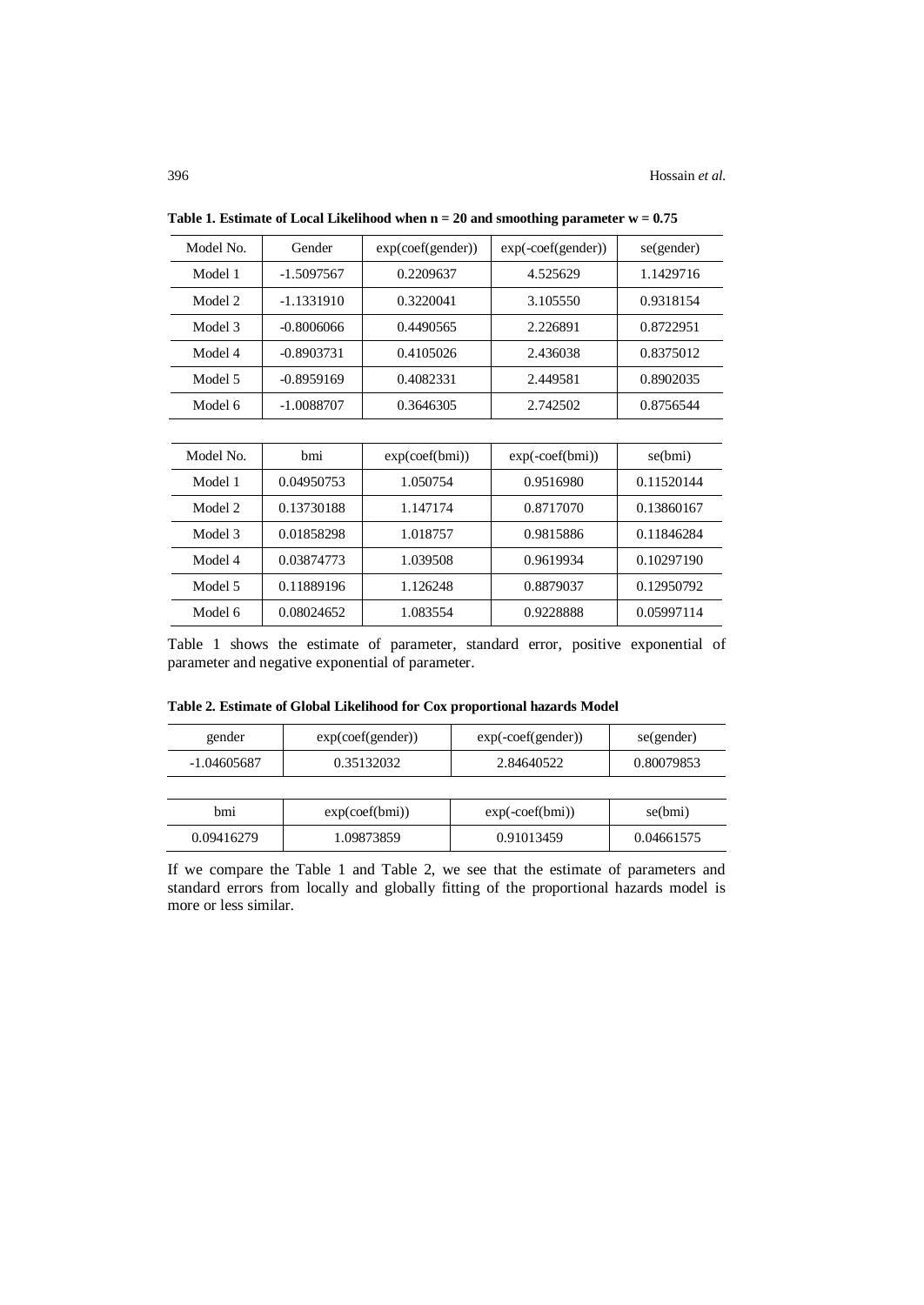Local Likelihood Estimation for the Proportional Hazards Model 397

# **Graphical representation of Log-Likelihood**



**Fig. 2.** Local ( $w = 0.75$ ) Vs Global Log-likelihood when  $n = 20$ 





**Fig. 3.** Local ( $w = 0.70$ ) Vs Global Log-likelihood when  $n = 30$ 

# **Summary**

Figure 2 and 3 present the graphical representation of Global and Local likelihood. Fitting local likelihood is several times for different number of observations and different smoothing parameter. X-axis represents the fitted point and Y-axis represents the Log